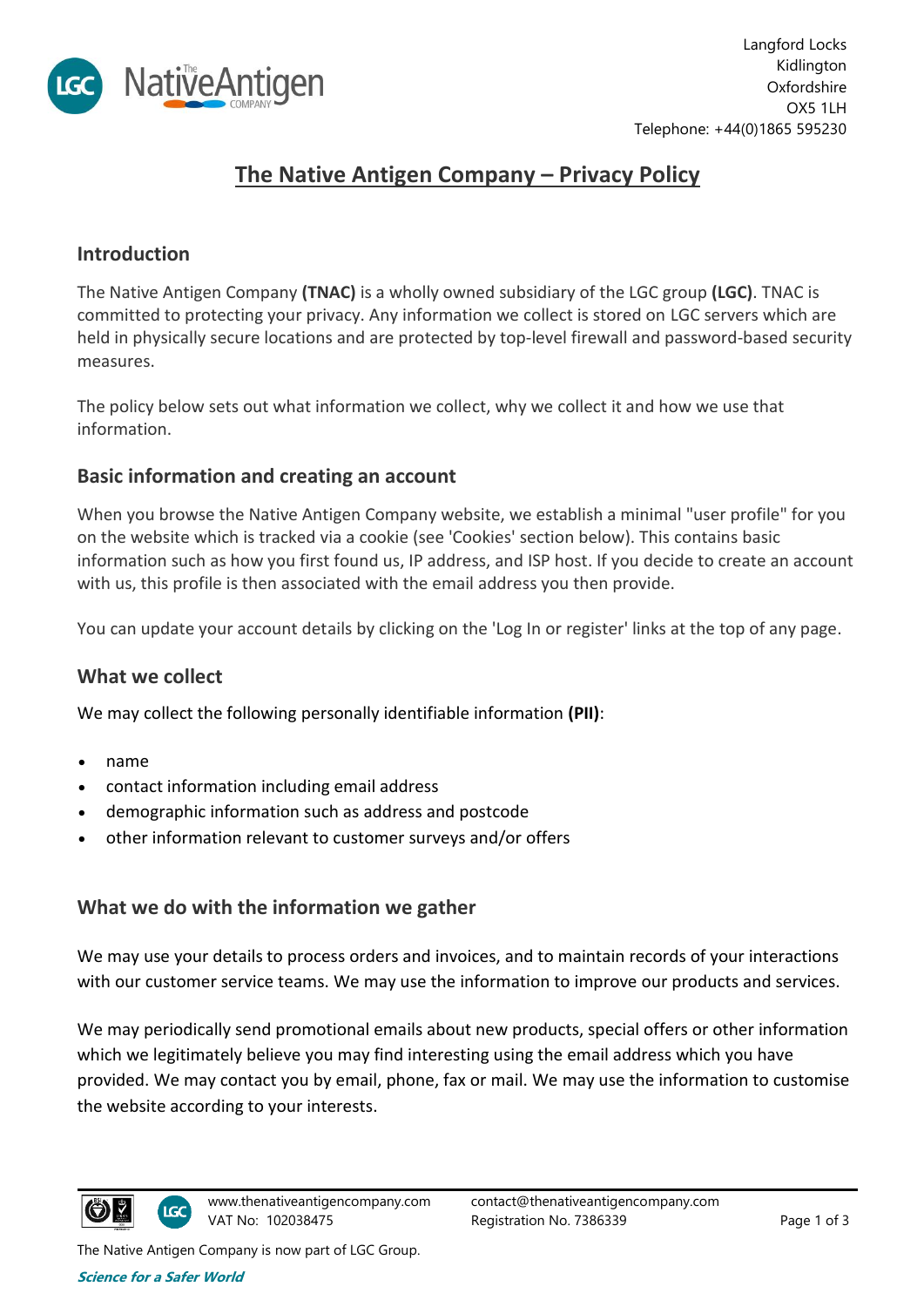

# **Credit Card Information**

Any credit card information provided is passed over a secure encrypted (SSL) connection and handled by a third-party site. We provide a third-party certificate which can be used to verify the credentials of the server you are supplying the details to. The Native Antigen Company do not hold any records of credit card information supplied by you to the third-party.

# **Statistical website usage information**

The Native Antigen Company also uses data collected from our website logs and standard JavaScript tools to spot general patterns of use of our website - this information is handled in aggregate form. We do this in order to understand what users are interested in on our website and to help us improve the design of our website or product offerings.

# **How The Native Antigen Company uses cookies**

Cookies are very small text files saved to your computer that are used to track user navigation around a website. Cookies enable us to identify you or the device you are on when you have logged in. We use cookies that are necessary to enable you to see certain features on our site, such as pricing for your country. We also use cookies to help us improve the performance of our site providing you with a better user experience. This includes collecting standard information about visitor behaviour patterns. We do this to find out things such as the number of visitors to the site and collect this information in a way which does not personally identify anyone.

We do not sell the information collected by cookies nor do we disclose information to third parties. When we want to collect personally identifiable information (for things like email sign ups), we will be explicit about this.

Users have the ability to accept or disable cookies by modifying the settings in their browser. Disabling cookies, however may mean that some functionality may be affected. To find out more about cookies, including how to see what cookies have been set and how to manage and delete them, visit [www.allaboutcookies.org.](http://www.allaboutcookies.org/)

We may advertise on the Google content network using Google's remarketing technology. Google place a unique ad-serving cookie on your computer and will use non-personal information about your browser and your activity at this site to serve ads on their content network.

Google AdWords Remarketing allows us to tailor our marketing to better suit your needs and only display ads that are relevant to you. [You can opt out here](http://www.google.com/settings/ads)



The Native Antigen Company is now part of LGC Group.

**Science for a Safer World**